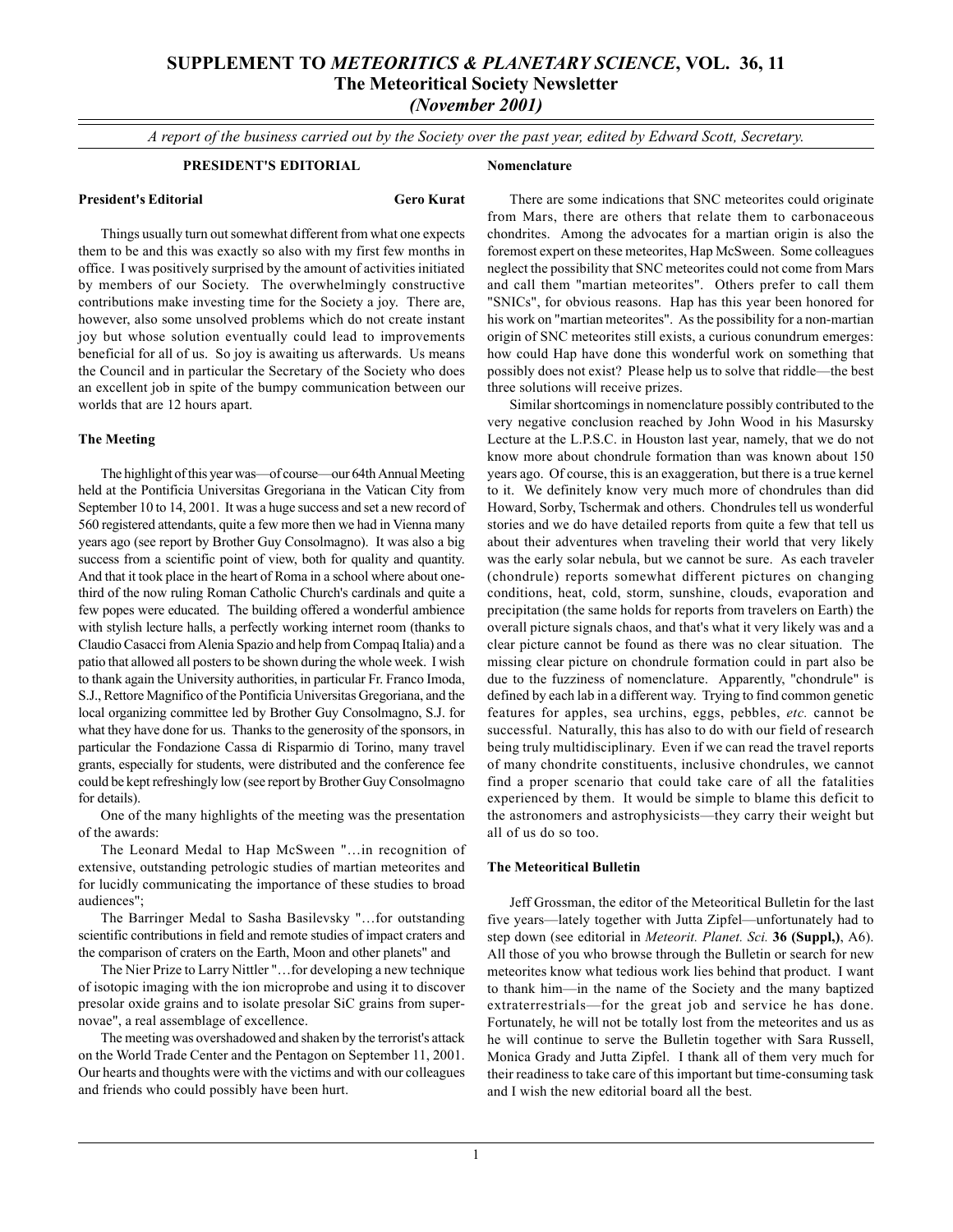#### *Meteoritics & Planetary Science*

The Society's journal is going very strong—thanks to the efforts of Derek Sears, the executive editor—and will this year appear, for the first time, in 12 issues. MAPS has grown from a pocket-sized journal to maturity, to a product we all can be proud of. This fact, however, induced to the editor a wish and a dream: to leave home and create his own family (see editorial in *Meteorit. Planet. Sci.* **36 (Suppl.)**, A5 and the editor's report below). The dream calls for transferring to a new journal the supplement to MAPS which contains the abstracts of the Society's Meetings, the list of new meteorites discovered, rules for baptizing meteorites and descriptions of new meteorites.

A committee headed by Gary Huss investigated this case and came to the conclusion that the Supplement to MAPS should be published as before. Both committee and Council felt strongly that the Society's journal should also serve important needs of the Society besides being a good scientific journal.

Council recognized the adult status of MAPS and created a new publications committee chaired by Hap McSween solely for MAPS. In the past, a joint publications committee of the Meteoritical Society and the Geochemical Society has advised the Councils of both Societies about GCA and MAPS. Now that MAPS has become a major planetary science journal, we have asked the joint publications committee to focus solely on GCA. The new committee will advise council to ensure a smooth evolution of MAPS and will keep a continuous exchange of opinions and ideas flowing. This shall make sure that MAPS continues to be successful, continues to improve and serve the needs of the future and the Society. It shall continue to carry unmistakably our Society's flavors and to serve the needs of meteorites—our sole window into the early solar nebula and the prime focus of our curiosity. I hope we can avoid imitating others.

#### *Geochimica et Cosmochimica Acta*

*Geochimica et Cosmochimica Acta*, jointly sponsored by the Geochemical Society and our Society, is the leading journal in geochemistry. Its executive editor, Frank Podosek, wants to go the opposite way to that envisioned by the MAPS editor: he wants to add a Supplement to GCA that will contain the abstracts of the annual Goldschmidt Conferences. The Council felt this to be a good idea. I agree and may add that this set-up will be beneficial to all, the journal, the meeting organizer, participants and science.

#### **Future Meetings**

Thanks to a continuing influx of invitations, the Society could allocate upcoming annual meetings well ahead of time. As of September 2001 the following list for future meetings exists:

2002 July 22-26, Los Angeles, USA

2003 July 28-August 1, Münster, Germany

2004, date not fixed, Rio de Janeiro, Brazil

2005, date not fixed, Knoxville, Tennessee, USA

2006, location and dates not fixed

2007, date not fixed, Tucson, Arizona, USA

### **The 2002 Awards**

The nominating committees again found an excellent selection of awardees. Don Bogard will receive the Leonard Medal for "his distinguished contributions to noble gas geochemistry and the chronology of the solar system". Bevan French will receive the Barringer Medal for "his fundamental and pioneering contributions to cratering research and for promoting the significance of this field in a variety of editorial and administrative positions". Dante Lauretta will be given the Nier Prize for "his experimental studies of ironbearing sulfide formation in the solar system". Congratulations to all and many thanks to the nominating committees.

As the success of the nominating committee's work also depends on the input from our membership I like to ask you to send nominations for the Leonard Medal, for the Nier Prize and for fellows to Urs Krähenbühl and for the Barringer Medal to Fred Hörz or to the Secretary of the Society, Ed Scott, by January 15, 2002 (addresses below in the Secretary's report). Thank you.

## **The Best Student Paper Award**

A joint award of the Geochemical Society and our Society was given for the first time. Natasha Johnson, Washington University, St. Louis, received it for her paper on "Water on Venus: New insights from tremolite decomposition" that appeared in *Icarus*. The award and a check for \$500 will be handed to her at this year's GSA meeting. The committee had a hard time reaching this decision and issued an honorable mention to the runner-up: Barbara Cohen, University of Tennessee, for her paper "Modeling of liquid water on CM meteorite parent bodies and implications for amino acid racemization" that appeared in *Icarus*. Congratulations to both and many thanks to the committee. Again, nominations of papers that are published in 2001 by students are needed and Dan Britt (chairman of the committee) or the Society's secretary look forward to receiving many of them before January 15, 2002.

## **New Council**

The Nominating Committee chaired by Greg Herzog nominated the following officers and councilors of the Society for  $2003-2004$ :

| Vice President:        | <b>Herbert Palme</b> |
|------------------------|----------------------|
| Secretary:             | Ed Scott             |
| Treasurer:             | Kevin McKeegan       |
| Councilors (2nd term): | Adrian Brearley      |
|                        | Christian Koeberl    |
|                        | Sara Russell         |
|                        | Meenakshi Wadhwa     |
| Councilors (1st term): | Addi Bischoff        |
|                        | Trevor Ireland       |
|                        | Hideyasu Kojima      |
|                        | Mike Zolensky        |

Unless other nominations are received from members, these nominees will automatically be elected. I want to thank the Nomination Committee (Greg Herzog, Don Bogard, Mitsuru Ebihara, Katharina Lodders, François Robert, Rainer Wieler, and Dorothy Woolum) for their careful and tedious work. I think that they came up with a very good selection of respected persons who will lead the Society into continuing prosperity.

## **NASA-NRC Decadal Study**

A once-in-a-life-time chance for everybody from everywhere to contribute to the future of planetary sciences has been offered by NASA and NRC (USA). Our Society is sponsoring this effort, which the Council considers to be a very important one, to set priorities for future planetary explorations. Please participate and have a look at: http://www.aas.org/~dps/decadal.

Now is the time to participate in programming the planetary future!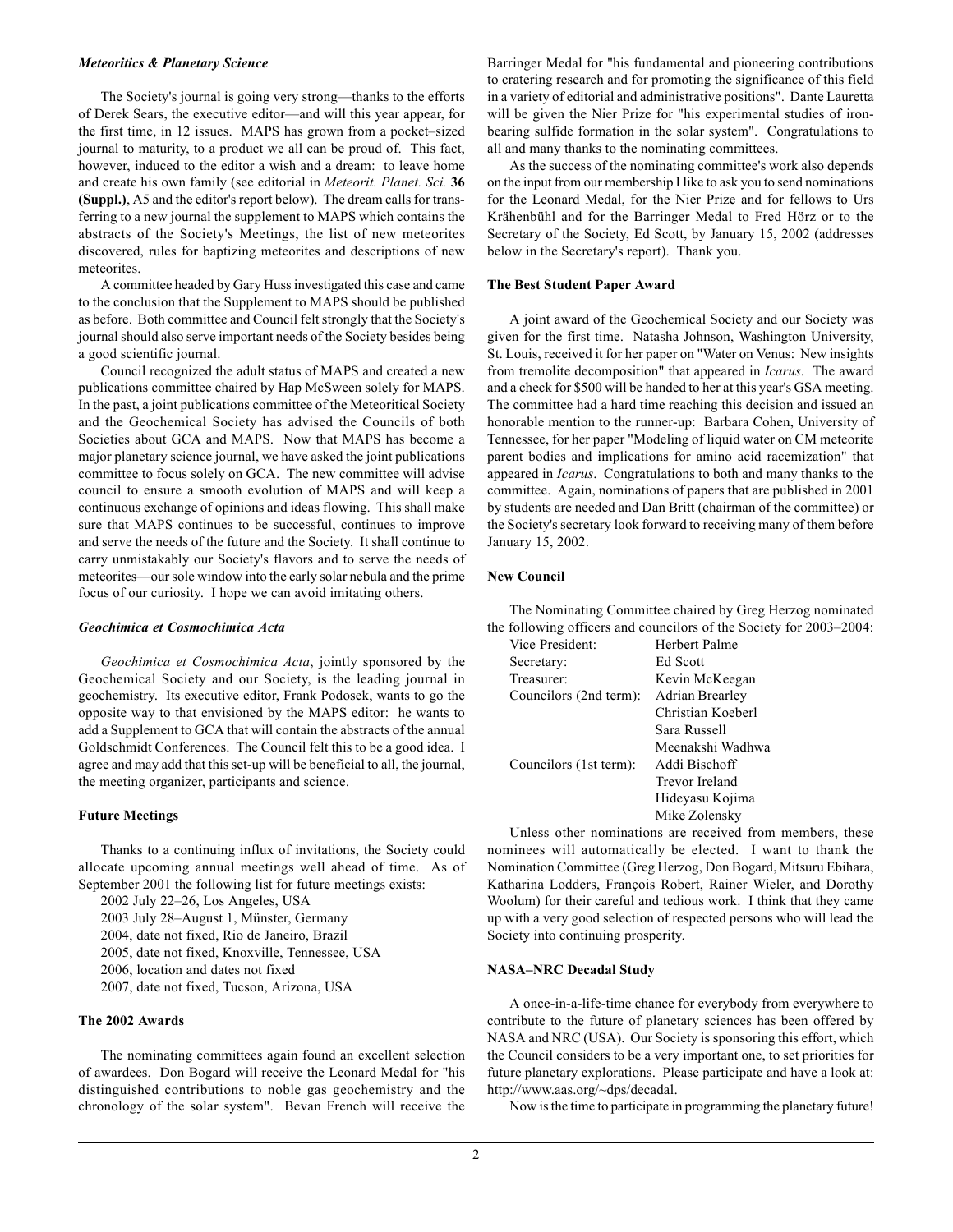## **Antarctic Service Medal**

Brother Guy Consolmagno, the organizer of our meeting in Roma, has been awarded the Antarctica Service Medal, an award established by the Congress of the U.S.A., for his extraordinary service in the Antarctic Search for Meteorites team. The medal, service ribbon and certificate from the National Science Foundation were given to him by Dava Sobel during the opening of the annual banquet. Congratulations from all of us!

In summary, it was a good start of my term as the president of the Society and a refreshing activity among officers and members ensures that the Society will improve and stay lively for the coming years. My letter touches only some of these subjects—there is more to come in the upcoming business meetings and my next letter. Until then I wish all of you joy and success with meteorites and their relatives and a pleasant winter.

### **METEORITICS AND PLANETARY SCIENCE**

#### **Editor's Report Derek Sears**

#### Making Society Journals Competitive

There are intrinsic difficulties to running a first-tier scientific journal that is owned by a scholarly society.

First, societies need a vehicle to inform their members about society affairs, reports of meetings, subcommittees, and so on, and they naturally tend to turn to their journal. Second, there is an almost inevitable tension between society officers and editors; witness the history of *Meteoritics & Planetary Science* and its predecessors. To some extent it is the age-old tension between the owners and editors where editorial judgment competes with the agenda of its owners. I have even known of societies where officers had an automatic right to unrefereed publication; such was their grasp on the society's journal. Third, there is invariably inconsistency in the views of elected officers as terms of office expire and others begin. Of course, to some extent this is the intention of term limits and regular elections, but this inevitably makes problems for the long-term well being of the journal. One Council advocates doing everything possible to attract a greater number of better papers, another advocates performing service functions that we know deter good papers.

This is the current state of *Meteoritics & Planetary Science*. This is my annual report. In a year in which the growth of the journal has exceeded that of all previous years—after all, we not only went to monthly publication, but we introduced a wide range of innovative and well-received electronic services—the talk is not of the success of *Meteoritics & Planetary Science*, but whether *Meteoritics & Planetary Science* should play the multiple roles required by society affairs or concentrate on publishing only first-tier peer-reviewed science articles.

The Editor and the Editorial Board feel that it is time to stop publishing abstracts and the Meteoritical Bulletin in *Meteoritics & Planetary Science*, and to allow *Meteoritics & Planetary Science* to concentrate on primary research. Their vote in Rome was unanimous. In this way, we can continue to enhance the competitiveness of the journal with the other major monthlies. Publishing a house journal, analogous to the present supplement but appearing twice a year, can then satisfy the service functions required by the Society. Economically, it is a wash, since the present supplement costs about the same as a house journal, and logistically there need be little difference from the present system, but the Meteoritical Society would be falling into line with all the major societies that have separate science and house journals.

Sometimes it is difficult reconciling everybody's interests. Understandably, there are groups who want to see new approved meteorite names and abstracts published in the Society's premier journal. It gives these efforts greatest recognition and visibility. The editors do not want the journal used this way, but to be used only to promote the quality and quantity of research in our field. Council is split between these ends, and it takes considerable imagination and strength to put aside the local pressures for the greater good. In the short term, it will be the quality and quantity of our research that will determine the extent to which the Meteoritical Society can justly take its place alongside the major scientific societies like the AGU, AAS, and GSA. In the long run, despite the comings and goings of our meetings and committees, it is the quality and quantity of our research by which future generations will judge us. They will judge not just the journal, but also the Society who own it.

## **GEOCHIMICA ET COSMOCHIMICA ACTA**

**Executive Editor** Frank A. Podosek

#### Electronic GCA for Members, Authors

In the past couple of years, *Geochimica et Cosmochimica Acta* has been electronically accessible through institutional subscriptions. Beginning in 2002 it will also be electronically accessible to individual members. Exact details are yet to be arranged, but it is anticipated that the full journal will be posted on a special website maintained by Elsevier, and that society member subscribers will be given access instructions and a password when their subscription payments are acknowledged. The use of a password system will mean that access is portable (*i.e.*, subscribers will be able to access *Geochimica et Cosmochimica Acta* from any computer, not just from certain IP addresses). For 2002, access will be free, compliments of Elsevier, to individual society members who subscribe to *Geochimica et Cosmochimica Acta*.

Also beginning in 2002, authors of papers published in *Geochimica et Cosmochimica Acta* will have temporary free electronic access to *Geochimica et Cosmochimica Acta*, independently of whether or not they have individual member subscriptions (or, indeed, of whether or not they are members of either sponsoring society). The temporary access will likely be for a three-month period that includes the time at which their papers are published. Authors will be notified of this access period, and provided with a password, shortly before their papers appear in the journal. Authors can also download the files containing their own manuscripts, and thus secure an inexhaustible supply of good-quality reprints, which can be produced by printing the files.

#### **SOCIETY AWARDS AND HONORS**

The Meteoritical Society has four awards, which are presented annually. In addition the Society elects Fellows every two years.

The Leonard Medal honors outstanding contributions to the science of meteoritics and closely allied fields. It was established to honor the first President of the Society, Frederick C. Leonard.

The Barringer Medal and Award recognize outstanding work in the field of impact cratering and/or work that has led to a better understanding of impact phenomena. The Barringer Medal and Award honor the memory of D. Moreau Barringer Sr. and his son D. Moreau Barringer Jr. and are sponsored by the Barringer Crater Company.

The Nier Prize recognizes outstanding research in meteoritics and closely allied fields by young scientists. Recipients must be under 35 years old at the end of the calendar year in which the Council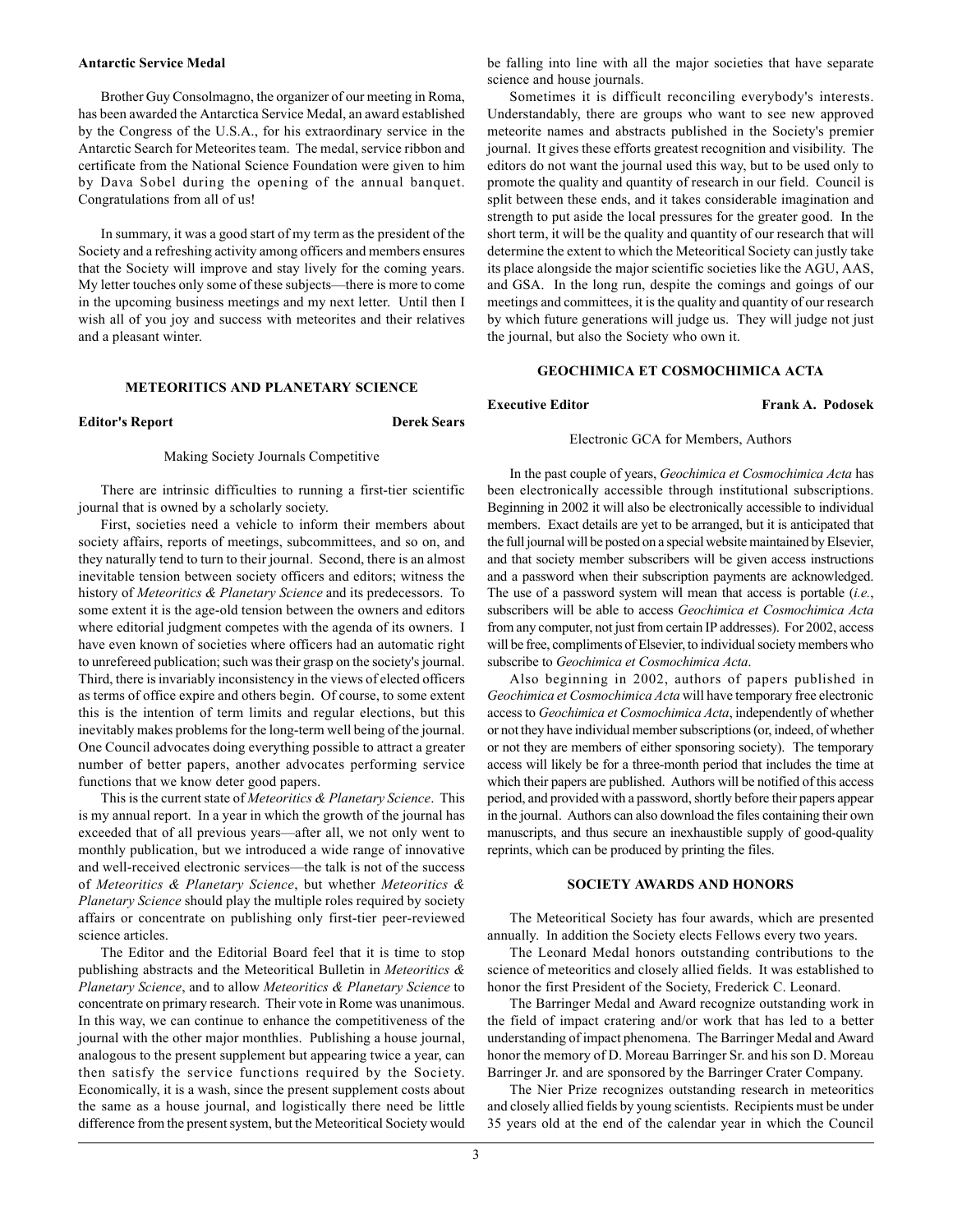selects them. The award honors the memory of Alfred O. C. Nier, and is supported by an endowment given by Mrs. Ardis H. Nier.

The Planetary Sciences Best Student Paper Award is jointly sponsored by the Meteoritical Society and the Planetary Division of Geological Society of America. The award is for undergraduate and graduate students who are first authors of a planetary science paper published in a peer-reviewed scientific journal. The prize includes a plaque, and a cash award of \$500. Topics included under this award are asteroids, comets, craters, interplanetary dust, interstellar medium, lunar samples, meteors, meteorites, natural satellites, planets, tektites, origin and history of the solar system. The first author must have been a registered student at a degree awarding institution at the time the paper was submitted to the publishing journal. Papers published during the year 2001 will be considered for the award next year.

#### **Award Committees**

The members of the Barringer Medal Selection Committee this year were Fred Hörz (chair), Tom Ahrens, David Kring and Boris Ivanov. In 2002, Uwe Reimold will replace Tom Ahrens.

The Leonard Medal Committee, which nominates awardees for the Leonard Medal and the Nier Prize, was chaired this year by Elmar Jessberger and the other members were Urs Krähenbühl, Klaus Keil, Gregory Herzog, and Hiroko Nagahara. Next year Urs Krähenbühl will be the new chair and Marc Chaussidon will join the committee replacing Jessberger.

The Committee for the Best Student Paper Award is chaired by Dan Britt. The members representing the Meteoritical Society are Marilyn Lindstrom, Elmar Jessberger, and Iain Gilmour. Next year Ulrich Ott replaces Marilyn Lindstrom.

#### **Nominations**

Members are strongly urged to nominate candidates for the Society's awards and Fellows. Lists of previous award winners are available at the Society's website (http://www.uark.edu/metsoc/). Society members including members of the Council may submit nominations to the Chair of the appropriate Medal Committee or to the Secretary by January 15, 2002. Members of the Council and the Medal Committees are ineligible for consideration for the awards during their terms of office.

Nominations for the Leonard Medal and the Nier Prize should be sent to Urs Krähenbühl, Institut für Chemie und Biochemie, University of Bern, CH-3000 Bern 9, Switzerland; e-mail: kraehenbuehl@iac.unibe.ch.

Nominations for the Barringer Medal should be sent to Fred Hörz, Planetary Sciences, SN2, NASA Johnson Space Center, Houston, Texas 77058, USA; e-mail: friedrich.p.horz1@jsc.nasa.gov.

Nominations of papers published in 2001 for Best Student Paper Award should be sent to Dan Britt, Department of Geological Sciences, University of Tennessee, 306 Geological Sciences Building, Knoxville, Tennessee 37996, USA; e-mail: dbritt@utk.edu.

Nominating letters for the Leonard Medal, Nier Prize and Barringer Medal should include (a) a biographical sketch of the candidate; (b) a summary and evaluation of the accomplishments of the candidate and the importance of the candidate's work, (c) a list of publications covering the work to be considered for the award. One or more seconding letters in support of the nomination are required for the Leonard and Barringer Medals and strongly encouraged for the Nier Prize.

Nominations for the Nier Prize should also include the candidate's birth date, and five reprints or copies of the relevant publications that must have been peer-reviewed and accepted for publication. If the research was performed and published with a research advisor or with multiple authors, a statement must be included that describes the nominee's leading role in the research.

Nomination for the Best Student Paper Award can be made by full members of the Meteoritical Society and Geological Society of America or their associated societies. Nominations should include the name of the student, the full citation of the paper, the name and address of the University the student was attending at the time of paper submittal, and a brief description of why this paper is among the best.

#### **Fellows**

Members who have distinguished themselves in meteoritics and allied sciences may be elected Fellows by the Council. Next year the Council will elect no more than  $9-10$  new Fellows (<1%) of the Society membership) from a list prepared by the Leonard Medal Committee. Please send nominations for Fellows to the chair, Urs Krähenbühl.

#### **ANNUAL MEETINGS**

## **Rome 2001 Br. Guy Consolmagno, S.J.**

The 64th annual meeting of the Meteoritical Society, hosted by the Vatican Observatory at the Pontifical Gregorian University on September 9–14, 2001, was notable for being the most popular meeting in the history of the society with 560 attendees, a hundred more than the previous largest meeting. And it boasted the largest number of poster and oral presentations—more than 200 of each—of any Meteoritical Society gathering.

And yet, the meeting will be remembered most for an event that happened thousands of miles away from Rome: the tragic terrorist attacks in America on September 11th, the Tuesday of our meeting week. The sad events were announced to the attendees at 5 P.M. Rome time. After a moment of silence and prayer, we continued our work in a troubled, subdued mood.

However, following Meteoritical Society custom, we had planned to dedicate Wednesday to a morning Papal Audience and afternoon tours of Rome. More than 400 tickets were distributed to our members for the papal audience. We joined a silent crowd of 50,000 gathered in St. Peter's Square, hearing the name of our society listed among those in attendance, and joining in the prayers for peace. Both listening to the Pope, and seeing the 2000 year history of Rome's tragedies and triumphs in our afternoon tours, helped put the terrible news in a perspective.

Americans at the meeting, concerned about loved ones left behind, were supported by both the good wishes of their fellow Meteoritical Society members and the outpouring of support from the Italian people. The volunteers from Alenia, Compaq, and Datamax who had set up our Internet Point kept the room open for extra hours so that people could communicate with home. The Europe-wide pause of silence on Friday noon, both on the streets and in our meeting chambers, was especially moving. This time was very healing.

Dava Sobel's Barringer Lecture, "Galileo's Daughter," at our Banquet on Thursday night helped remind us of the significance of what we do. The era of Galileo was one of terrible plagues and bitter conflict—the Thirty Years' War was the backdrop of his famous trial—and yet today all the kings and generals of that era are known only to the historians. The achievements from then that remain fixed in our memory are those of the artists and scientists: Shakespeare and Milton; Caravaggio and Bernini; Galileo and Kepler. It reminded us that our work as scientists, trying to understand the natural universe and our place in it, represents a part of the highest achievement of the human spirit, one that remains when wars and hatred are long forgotten.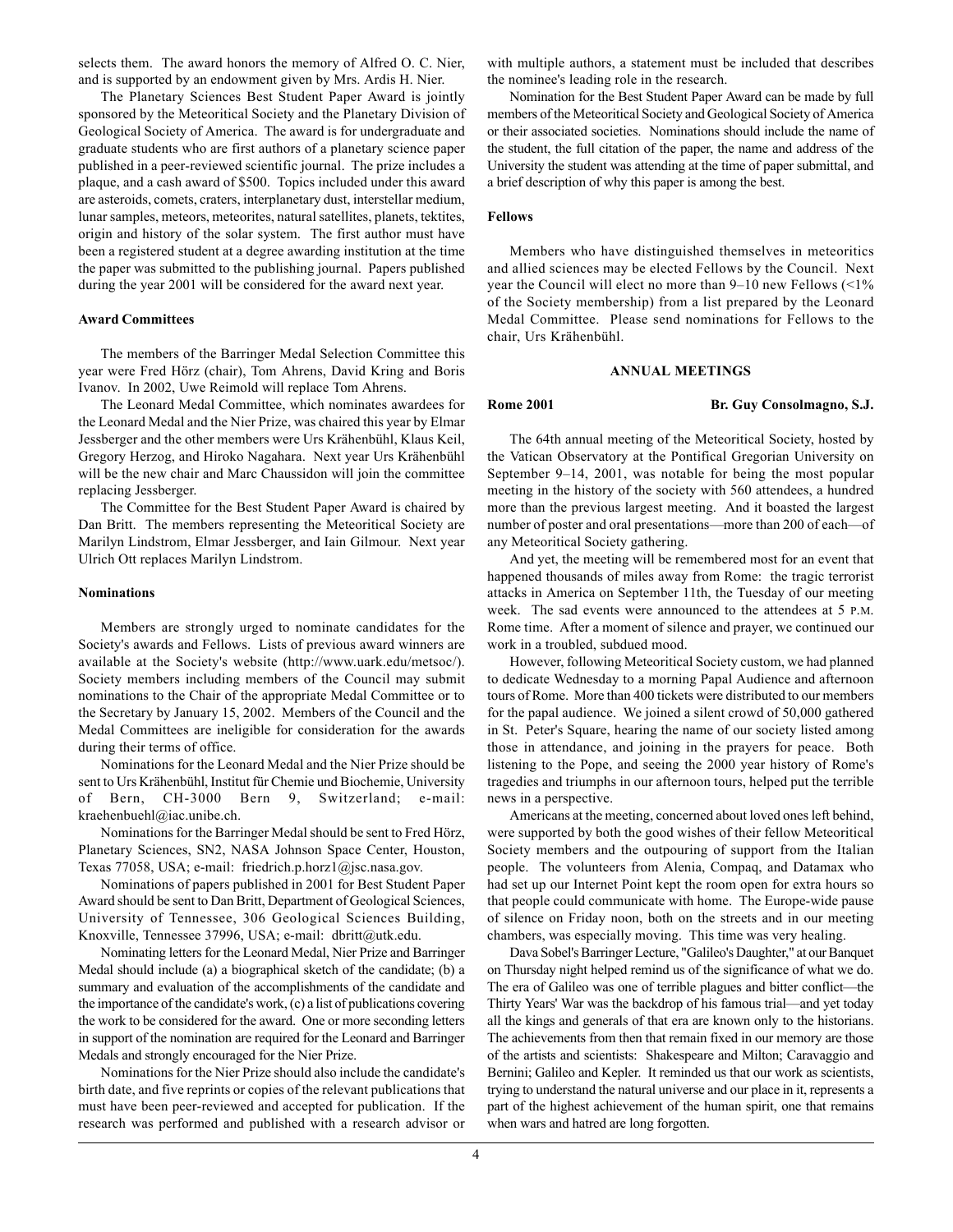As Archbishop Pittau, secretary of the Vatican's Office of Education, said in his opening remarks on Monday morning, "The pursuit of Truth is the goal of our lives, a most wonderful goal ... This dedication to Truth is itself an act of worship." In this spirit, the attendees of this meeting worked for the search for Truth, confident that it would triumph over despair.

A brief overview of the meeting:

Our attendance of 560 included 268 regular members, 57 student members, 115 non-members, 16 student non-members, 99 guests, and 5 members of the working press.

Dan Britt and the program committee put together an outstanding array of sessions from the remarkable work of the scientists at the meeting. Including invited talks, there were 30 oral sessions, with a total of 221 oral papers, and 201 poster papers accepted for presentation. Special sessions included "Mars from the Meteorite Perspective"; "Spacecraft and Near Earth Objects"; and "Laboratory Simulations of Circumstellar Dust".

Along with the welcoming remarks of Fr. Franco Imoda, Rector of the Gregorian University, who described the rich history of science and astronomy at the University, and Archbishop Giuseppe Pittau, Secretary of the Vatican Office of Catholic Education, there were also special talks by Fr. George Coyne on the History of the Vatican Observatory; and by Roberta Olson and Jay Pasachoff on "Meteoritics as Visual Metaphors." After the meeting, Alessandro Montanari ran a very successful field trip to the Gubbio K/T boundary and impact sites in Italy. Eight members took part.

More than a third of the budget for this meeting came from grants and sponsorships. As a result, this meeting had one of the lowest registration rates in recent history. Thanks are due to the gracious donations from the Vatican Observatory, Alenia Spazio SpA, Fondazione Cassa di Risparmio di Torino, Compaq Italia, Kuoni Incoming SpA, Lunar and Planetary Institute of Houston, Agenzia Spaziale Italiana (Italian Space Agency), European Space Agency (ESA), European Industrial Engineering (EIE), and Lanteri Sergio of Cuneo. In addition, thanks in part to grants from the Barringer Foundation and also from Meteorite Magazine, we were able to distribute nearly EUR 40,000 as travel grants to 26 students and 9 other scientists from Eastern Europe.

The meeting itself was run under the firm direction of Pamela Solomon, whose invaluable experience and deep wisdom was matched by her grace and good nature. Liz Maggio did tremendous service both in handling press relations and acting as our interface with our Italian hosts; on their part, Beatrice Mirelli, Eugenio Biris and Gianfranco Fattorini of the Gregorian University and Elena Ripamonte of Kuoni Incoming Travel Agency responded to our every need in finding the facilities we needed to make the meeting run smoothly.

Six students—Mariana Cosarinsky, Olwyn Menzies, Eisuke Nahamura, Victoria Pearson, and Erin Walton, organized by Keith Millam—ran the (often balky) audiovisual equipment. They also put in tremendous service in filling in as needed in the many other tasks needed to run a meeting. In addition, Karen Stockstill was the mistress of the meeting web site, working long hours for many months before the meeting itself.

Finally, I must say a word of thanks to our volunteer help, who were absolutely indispensable for the running of this meeting. Kerry Millam and Judith Britt, who had registered as guests, stayed and worked alongside their spouses helping out in countless ways throughout the week. Elmar Jessberger, who is chairing the 2003 meeting in Münster, lent us four of his staff for this meeting: Gea McCormack, Ursula Heitmann, Thorsten Grund and Frank Bartschat. They worked nonstop, keeping the registration desk and the AV equipment working. In addition, Heide Prager came to us from Heinrich Wänke's lab in Mainz; she ran the pre-registration desk during the hectic Sunday registration and then kept it going most of the week as well. These people volunteered their time and effort; and I have no idea how we could have run the meeting without them. They were great. I thank both them, and their institutions, for their presence at the meeting.

#### **2002 Los Angeles Paul Warren**

The 65th meeting of the Meteoritical Society will be held in the DeNeve Plaza conference-accommodation facility on the campus of the University of California, Los Angeles (UCLA), from July 21 to 26, 2002. UCLA is located on the attractive west side of Los Angeles, amidst the affluent communities of Beverly Hills, Bel Air, Brentwood and Westwood. The Getty Center Museum is just 3 km northwest of the campus, the Pacific Ocean (Santa Monica Beach, Venice Beach) 8 km southwest, and Wilshire Boulevard's Museum Row, including the La Brea Tar Pits, is 8 km east. The Los Angeles entertainment industry, center for much of 21st century world culture (like it or not!), is concentrated in the nearby communities of Century City, Hollywood, Burbank, etc. Farther afield, but still within 1-2 hours drive distance, are such attractions as Disneyland, the scenic Malibu to Santa Barbara coast, and portions of the San Gabriel (3000 m) mountains. The southernmost Sierra Nevada, including groves of giant redwood trees, can be reached in about 4 highway hours.

DeNeve Plaza is new. It has opened in stages during 2000-2001, and is scheduled to become fully operational by January 2002. It features a 430-seat lecture auditorium and, across a lobby, another large meeting room. Technical sessions will be held Monday morning through Friday noon, with the exception of Wednesday afternoon, when some type of excursion, perhaps to the Getty, will be arranged. Poster displays will probably be set up in the lobby area, in two groups, remaining up for two days each. Taking advantage of the always fine July weather in Westwood, the welcoming reception will be given at an outdoor site on the UCLA campus. We also plan to hold the banquet outdoors, either (we hope) at the Getty, or at a different UCLA location.

Four DeNeve residential buildings offer a total of 600 airconditioned rooms, all with daily maid service and hotel-style amenities: private bathroom, cable TV, *etc.* Anticipated rates, including full breakfast in DeNeve's upscale cafeteria, are \$102 for single occupancy and \$120 for double occupancy. Thriftier participants may save about 40% in a regular dorm (no private bath, no air conditioning). Those bringing families might prefer a "suite" located a pleasant 500 m walk from DeNeve. The suites lack air conditioning. All residential guests have complimentary access, via a short walk, to UCLA's Olympic-quality recreational facilities: swimming pools, tennis courts, *etc.* Parking for rental cars will cost \$6 per day.

For participants who insist upon staying in a "real" hotel, we will arrange group accommodation at several local hotels. As a sampling of the anticipated rates (discounts and taxes included, for comparison *vs.* DeNeve), the Westwood Doubletree Hotel will cost \$170/night (double rate same as single); the Hilgard House, \$130 single, \$141 double. Unfortunately, only one of these hotels, the 47-room Hilgard House, is within a reasonable walk (1.6 km street distance) of DeNeve.

UCLA also operates a frequent shuttle service between the campus and Westwood Village. An attractive feature of the West LA region is the diversity of world, especially Asian and Middle Eastern, cuisines that are very authentically represented by moderate-priced local restaurants. Of course, this culinary advantage is a byproduct of the area's great ethnic diversity.

UCLA is 18 (highway) km from Los Angeles International Airport (LAX). In July, traffic in the UCLA area tends to be light, by Los Angeles standards. Air quality in western Los Angeles is uniformly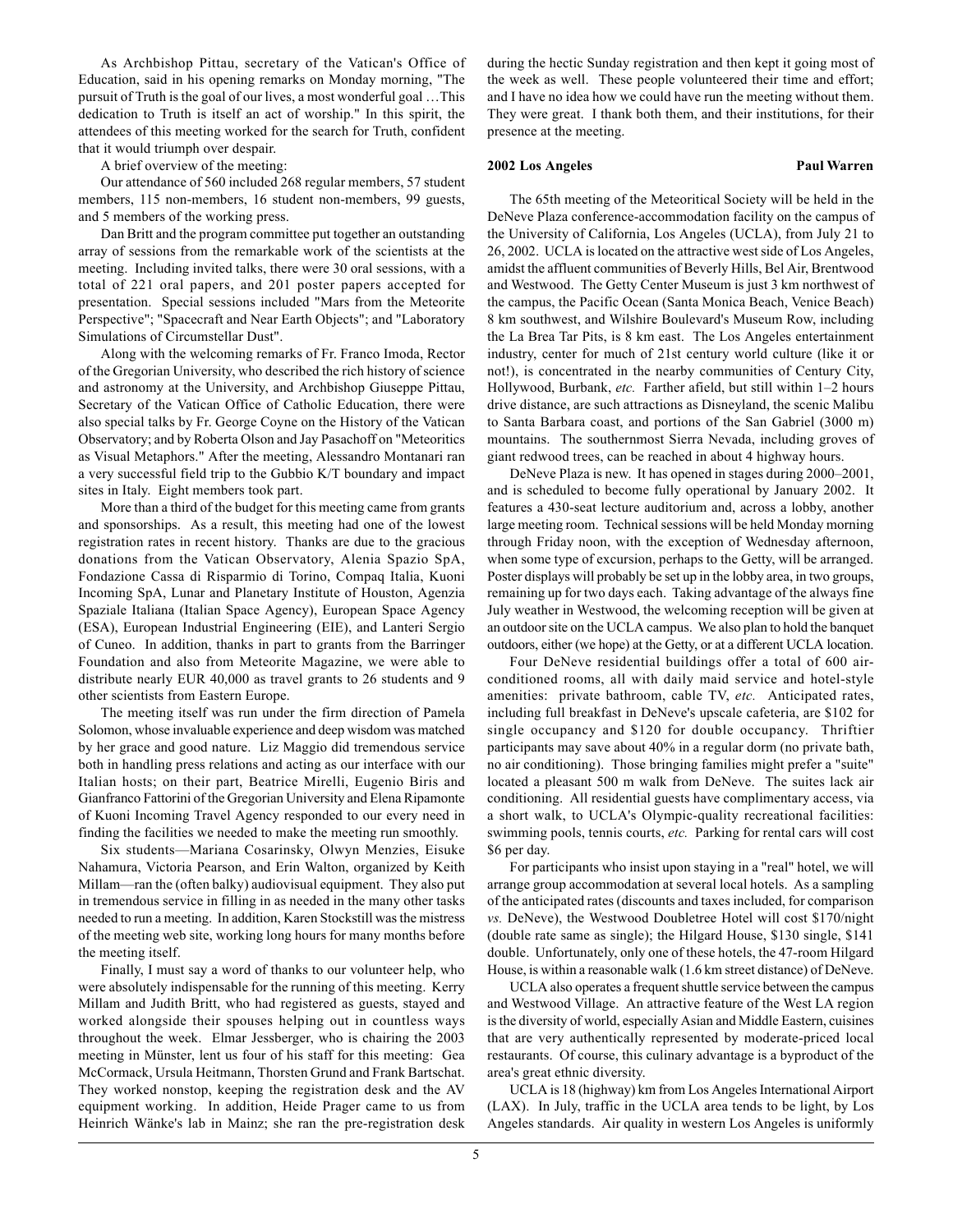good, for an area so close to a city center. Prevailing westerly breezes convey pollutants toward the downtown and eastern sections of the LA basin. Temperatures are also moderated by the Pacific Ocean. For 21–26 July, UCLA daytime highs average 24.7 °C (76.5 °F), 5 °C cooler than downtown Los Angeles; the highest temperature on record since 1955 is 33 °C (91 °F). Diurnal temperature variation is great: early morning lows for 21–26 July average 16.3 °C (61 °F). Julys are practically rain-free.

We tentatively plan to arrange a weekend field trip to northern Arizona, to visit Meteor Crater, Sunset Crater, and the South Rim of the Grand Canyon.

For further information, please contact: Dr. Paul H. Warren, Institute of Geophysics & Planetary Physics, UCLA, Los Angeles, CA 90095-1567, USA; e-mail pwarren@ucla.edu; phone: 310-825- 3202; fax: 310-206-3051.

#### **2003 Münster Elmar K. Jessberger**

The Institut für Planetologie invites the Meteoritical Society for its 66th Annual Meeting from July 28th to August 1st 2003 in Münster in the beautifully flat northwest of Germany.

The Institut für Planetologie performs teaching and research in Planetary Sciences with a particularly interdisciplinary approach including physical, geochemical, geological, geophysical, and mineralogical methods. The Institut für Planetologie is the only institute with the outspoken designation planetology in the German speaking world. It is actively involved in space experiments. Visit our web-site: http://ifp.uni-muenster.de.

Münster, the city of the Westphaelian Peace Treaty in 1648 that ended the Thirty Years' war in Europe, is well suited for a Meteoritical Society meeting: Münster is a city of administration, courts (Oberverwaltungsgericht), high technology (BASF) and academia. Actually, our people $-280,000$  are rather bourgeois. Two-thirds of the employed people are civil servants and other white-collar employees. Münster serves as a store for about 1.4 million people from the city and its environs. The Westfälische Wilhelms-Universität with about 46,000 students is the third largest in Germany. More than 20% of Münster's inhabitants are students. Thus, our people are rather young.

The meeting will be held in a renovated lecture hall building reserved for the meeting that is situated next to the Schlo $\beta$ —built in 1773—that belongs to the University. The fee will be kept low since the meeting will be held in an academic environment. The Schloβgarten is available for informal gatherings and picnic lunches. A suitable place for the annual banquet on Thursday has been reserved for up to 350 eaters. Churches for a planned evening concert are plenty. In the Münsterland there are "100" water castles—from medieval to Rococo and classicist—awaiting the visit of the meteoriticists for the Wednesday afternoon trip. Alternatively, the transformation of the heavy-industry Ruhr area to a high-tech and art area may be of interest for a full-day Wednesday excursion.

Münster is easily reached by plane—Flughafen Münster-Osnabrück 20 km from the city—and train (Intercity) as well as by car (Autobahn). Special airfares to nearby Amsterdam already were asked for (*e.g.*, KLM from US, CN and GUS: \$470 \*; GB: \$350; F: \$230; JP: \$700; AUS: \$1000) and will be negotiated again. (\*All prices are as of 1998.)

Within the Altstadt—the city center inside a circular park, the Promenade with a diameter of 1,200 m—are about 1,000 hotel beds priced between \$80\* and \$50\*. A youth hostel is also available (\$40 for two). Münster is the capital of bikers—2.4 bikes per head—and accordingly about 8,000 bike thefts per year. A bike rental will be organized. A (rented) car would be an encumbrance. Better bring your roller skates! A convenient bus system is serving the city of Münster as well as its environs.

We will explore for pre- or post-meeting excursions open coal mining in the Ruhrgebiet or near Aachen, the Eifel with its volcanic Maare, the Wattenmeer (mud flats) of the North Sea in Northern Germany and include some German and Dutch cities. Certainly, the Nördlinger Ries Crater will be a target for the young members who have never been there—as well as for the more mature ones who want to refresh their memories.

Participants will choose of the guest program among guided tours through Münster with its churches and palaces from the fifteenth to the eighteenth century, the All-Weather-Zoo, the Planetarium, canoeing on the river Werse, a visit of Warendorf with its horse breeding center, the water castles and much more...

Two excerpts of typical Münstariana from the time of the Westphaelian Peace Treaty still hold today:

*You are the gem of Westphalia, Mimigarda*1*, and still I have called you ëhome of the rain". Please excuse! But from my own experience I know that this judgement is not unfair because since six years now I am here and experienced you only in permanent rain...But actually the kind heaven does you a favor: you have to imagine that the earth is thirsty and the heaven itself reaches a mug down to drink...* 

*To drink there generally is a brew of fermented barley; drinkable only if bitter hop is added. It is called "beer"... One beverage, however, is strictly forbidden: Water (who would have thought?). It is really regarded as a crime to drink pure water. Wine can be afforded only by a few... but to mix it with water would be a sin and beneath a real German; who would do that would be viewed totally degenerate.*

<sup>1</sup>The first name of Münster given by the saxonians who founded a settlement between the fifth and seventh century A.D. In 793 A.D. Karl der Groβe ordered the monk Liudger to build a *Monasterium* from which the city inherited its present name.

#### **FINANCES**

#### **Treasurer's Report Tim Swindle**

As of June 30, 2001, the Society had total assets of \$431,771, including \$96,743 in operating accounts, \$258,870 in Endowment accounts, and \$76,158 in special purpose accounts, including the Nier fund and royalties from *Geochimica et Cosmochimica Acta*. This is down nearly \$29,000, from \$460,584 one year earlier. The bulk of the difference was due to losses in investments. The operating budget appears to be very close to balanced. More details are available in the Treasurer's Report that was presented to the Society Council at its meeting in Rome, and is available to members upon request to the Treasurer.

Because the royalties from *Geochimica et Cosmochimica Acta* provide a cushion, we are budgeting for 2002 based on a balanced budget (no surplus), so we will be able to hold dues to an increase of approximately 10%, to \$110 for regular members, \$55 for retired or student members. You should receive next year's dues statement soon, if you have not already.

As of September 25, 2001, the Society had 975 members who had paid for 2001, although more than 200 of those are either retired or student members. We have members with mailing addresses in 35 nations around the world. Membership remains almost evenly split between the United Stated (495) and the rest of the world. Germany and Japan each have approximately 100 members, while France, Switzerland and the United Kingdom all have 40 to 50.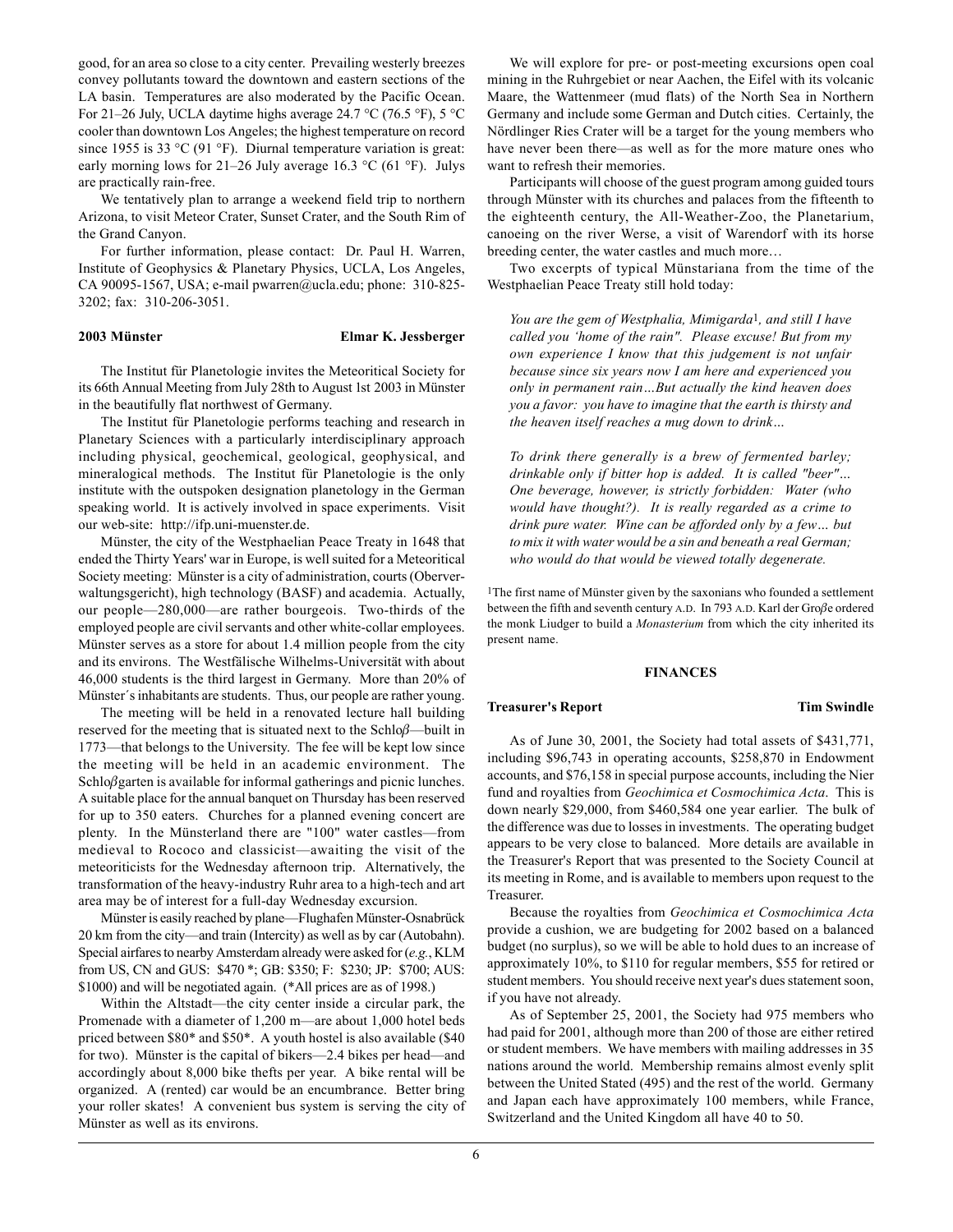Many members of the Society made generous gifts during the period between November 2000 and August 2001, and we thank them all. These gifts have enabled the organizers of our Annual Meetings to offer travel grants to students and funded various projects that are described by Hap McSween in the Endowment Fund Report below.

The Society is particularly indebted to the extraordinary gifts from the Barringer family, and from William Welbon.

The Society offers its thanks many members who have contributed to the general endowment fund (\*), the special fund to provide subscriptions to libraries in former eastern bloc countries  $(\dagger)$ , or both. The following members have contributed \$98 or more during the past year:

Evans H. Burn\*, Walliam A. Cassidy\*, Ghislaine Crozaz\*†, Henry Price Deyerle, Jr.\*, Bevan M. French\*, Monica M. Grady\*, William Greenberg\*, Roderick W. Leonard\*, Ursula B. Marvin\*, Edward Olsen\*, Thomas D. Palmer\*, Robert O. Pepin\*†, Sara S. Russell\*†, Philip Goodenow Rust Jr.\*, Calvin Leroy Shipbaugh\*†, Carolyn S. Shoemaker\*†, J. T. Wasson\*, and William W. Welbon\*†,

The Society also appreciates gifts from the following:

Edward Anders\*, Charles E. S. Arps\*†, Rudolf Auth\*, David J. Barber\*, F. Begemann\*†, John L. Berkley\*, Milton Blander\*, Giuseppe Bonino\*, H. W. Bottcher\*, Robin Brett\*†, Stephan A. Brodt\*, Alfredo Brogioni\*†, Vagn F. Buchwald\*, Patrick Cassen\*, Roy S. Clarke, Jr.\*, Herbert Csadek\*, Paul S. De Carli\*, Vincenzo Demichele\*, Donald Keith Dickson\*, Noel Eberz\*, Wolfgang E. Elston†, Wolf von Engelhardt\*, Takaaki Fukuoka\*, Michael J. Gaffey\*†, James D. Gilmour\*, Billy P. Glass\*†, David P. Gold\*†, George E. Harlow\*, Richard W. Harper\*, Jan Hertogen\*, Dorrit Hoffleit\*, Eugene J. Hoffman\*†, Robert Hutchison\*†, Yukio Ikeda\*, Anthony John Jeffries\*, Michael Jensen\*†, Elmar K. Jessberger\*†, Lindsay P. Keller\*, Charles Kenknight\*†, Candace Phelps Kohl\*†, Truman P. Kohman\*, Hans Kramer\*, James K. Kriegh\*†, Karla Elizabeth Kuebler\*†, Jean-Claude Lorin\*, Stanley G. Love\*†, Gunter W. Lugmair\*†, J. Douglas Macdougall\*, Kurt Marti\*†, Brian Mason\*†, Bradley S. Meyer\*, Daniel J. Milton\*, John W. Morgan\*, Barbara L. Narendra\*, Ardis H. Nier\*†, Takaaki Noguchi\*, John D. Obradovich\*†, Minoru Ozima\*, Bill Peck\*, Carle M. Pieters\*†, Lee Plansky\*, Richard Norman Pugh\*, George W. Reed, Jr.\*, Robert C. Reedy\*†, Bo Reipurth\*, Gary Peter Rooke\*, Gerald L. Rowland\*, John A. Russell\*, Edward R. D. Scott\*†, Lawrence A. Taylor\*, Michael A. Velbel\*, Carol Molini Velsko\*†, Stanislav Vrana\*, Dorothea S. Welbon\*†, Kees Welten\*†, Laurel L. Wilkening\*, Walter Zeitschel\*, and Anna Zezulova\*.

If you have any questions about your dues or membership status, the easiest and fastest way to reach me is by email: tswindle@u.arizona.edu.

## **Endowment Fund Hap McSween Investments Committee Chair**

The value of securities in which the Meteoritical Society invests its Endowment Fund decreased over the past year, in step with a worldwide economic slump. This may seem like an inappropriate time to ask you to consider making a donation to the Endowment Fund. However, the time to acquire mutual funds is when their prices are depressed. If you take a long-term view, this is actually the best time to make a contribution, because its value is likely to increase significantly when the market turns around. Please consider adding a gift for the Endowment Fund to your annual dues payment—there will never be a better time.

Over the past year, the Council has approved expenditures of Endowment Funds to support a number of initiatives. A new Best Student Paper Award, co-sponsored by the Planetary Geology Division of the Geological Society of America, has been established, and the first winner was announced in Rome. An effort by Ursula Marvin to interview Meteoritical Society members as part of an historical study is underway. Funds were approved for a public education effort to increase meteorite recoveries in Canada. And funds were made available to match generous donations from the Barringer Crater Company and G. J. Wasserburg for MAPS subscriptions to libraries in former Soviet-bloc countries.

## **OTHER COMMITTEES AND ACTIVITIES**

## **Meteoritical Bulletin** Sara Russell

The new Editors of the Meteoritical Bulletin are Sara Russell, Monica Grady, Jutta Zipfel and Jeff Grossman. Meteorite submissions should be sent in the first instance to: Sara Russell, Department of Mineralogy, The Natural History Museum, Cromwell Road, London, SW7 5BD, U.K.; fax: +44 20 7942 5537; phone: +44 20 7942 5074; e-mail: meteorite@nhm.ac.uk or *via* the WWW at http:// www.uark.edu/metsoc/bullform.htm.

#### **Society Web site**

Paul Benoit continues to update the Society's web site at http:// www.uark.edu/metsoc/. We are very grateful for his services to the Society. The site contains full instructions for submitting nominations for medals and fellows, names of past winners, minutes of Council meetings, links to other meetings of interest, members' own websites, and much other useful information.

#### **Society Archives**

In June 2000, nine banker boxes of Society archives were transferred from Arizona State University to the Smithsonian Institution. Since then Roy Clarke has been trying to organize the archives and weed out documents of no archival value. He hopes to develop a system of files to make the archives more useful. Clarke and the SI Assistant Archivist will work to develop guidelines to help determine what materials are deposited in the future. The Council appointed Tim McCoy as the Society's contact person to take responsibility for future transfers to the Archives.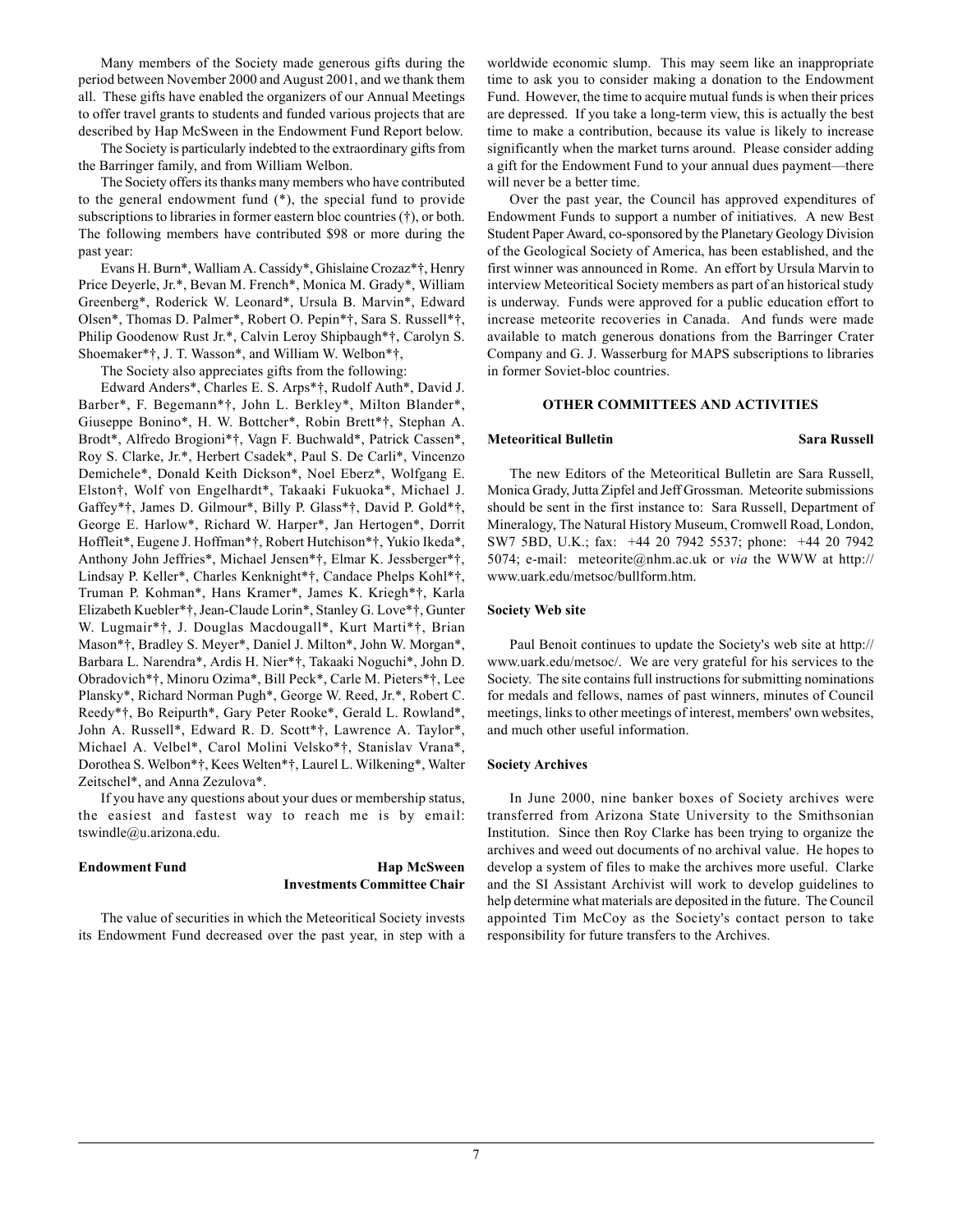# **THE CONSTITUTION OF THE METEORITICAL SOCIETY**

## **ARTICLE 1 - NAME, PURPOSE, AND SCOPE**

- 1. The name of this Society shall be THE METEORITICAL SOCIETY.
- 2. The purpose of this Society shall be to promote research and education in planetary science with emphasis on studies of meteorites and other extraterrestrial materials that further our understanding of the origin and history of the solar system.
- 3. This Society, in its membership and activities, shall be an international organisation.

## **ARTICLE 2 - MEMBERS AND FELLOWS**

- 1. Those persons who joined this organisation on or before August 22, 1933 shall constitute the charter members of the Society. The charter members and such other persons as may subsequently be elected to membership shall constitute the members of the Society. Persons interested in furthering the purpose of the Society may, on application, be elected to membership by the Council.
- 2. Members who have distinguished themselves in meteoritics or allied sciences may be elected Fellows by the Council. Fellows shall be elected in even-numbered years. The number which may be elected during an even-numbered year shall not exceed one percent of the current membership of the Society, rounded to the next highest integer.
- 3. Bylaws shall be adopted to regulate the nomination and the election of members and Fellows and any matters pertaining to them for which this Constitution does not expressly provide.

## **ARTICLE 3 - COUNCIL (OFFICERS AND COUNCILORS)**

- 1. The Officers of the Society shall consist of a President, the immediate Past President, a Vice-President, a Secretary, and a Treasurer who shall discharge, in addition to the duties specifically assigned them by this Constitution and Bylaws, all the duties customarily pertaining to their office.
- 2. The Council of the Society shall consist of the Officers and eight Councilors. The Council shall be charged with the administration of all the affairs of the Society for which the Constitution or the Bylaws do not otherwise provide. The President and the Secretary of the Society shall be respectively the chairman and the secretary of the Council; together with the Treasurer, they shall constitute a standing Executive Committee to act, ad interim, upon all matters affecting the welfare of the Society that, in their judgement, do not call for submission to the entire Council; but all the transactions of this Executive Committee except those expressly authorised by the Constitution or the Bylaws shall be reported to the Council at its next following meeting.
- 3. An election of Officers and Councilors of the Society shall be held each even-numbered year. Nominations for Officers and Councilors shall be prepared by a Nominating Committee of six members. The members and chair shall be proposed by the President following consultations with other members of the Executive Committee and approved by Council prior to April 1 of each oddnumbered year and shall hold office until the close of the next election. For each office to be filled in a given election, the Nominating Committee shall nominate one candidate whom it has verified to be qualified and willing to serve in that office. The slate so nominated shall be mailed to all members of the Society before December 1 of an odd-numbered year. A nomination for any

specific position may subsequently be made by at least 3% of the Society's members in good standing who shall verify that the candidate is qualified and willing to serve in that office. Nominations by members must be received by the Secretary no later than February 15 of the even-numbered year.

If no candidates are nominated other than those nominated by the Nominating Committee, the Secretary shall be empowered to declare these candidates elected by affirmation. If other candidates are nominated, then a ballot shall be prepared listing the names of candidates for contested positions and mailed to each member of the Society in good standing before April 15 of the evennumbered year. These ballots, if returned to the Secretary by June 15 in a way that allows the secrecy of the ballot to be preserved and identifies the voter as a member of the Society shall be counted.

The new Officers and Councilors shall take office on January 1 of odd-numbered years.

- 4. The Vice-President shall automatically accede to the Presidency upon the end of the President's two-year term, or earlier if the office of the President should be vacated. The Council shall appoint one of its members to fill a vacancy in the Vice-Presidency; if a Vice-President appointed by the Council accedes to the Presidency, he shall succeed himself only if nominated by the regularly constituted Nominating Committee and elected by the membership of the Society.
- 5. The term of the Council shall be two years in length.
- 6. No person shall hold simultaneously more than one position in the Council. The President shall vote only when necessary to break a tie.
- 7. No person who has been elected to and has assumed the office of President shall ever afterwards be eligible for that office, nor for the office of Vice-President. No person who has served two terms as Councillor, or three terms as Secretary or Treasurer shall be eligible for the same position until the expiration of four years after the end of his last term in office.
- 8. Vacancies in the position of Secretary, Treasurer or Councillor shall be filled by appointment by the Council.

## **ARTICLE 4 - PUBLICATIONS**

- 1. The official journals of the Society shall be
- a. *Meteoritics and Planetary Science*, sponsored by the Society alone, and
- b. *Geochimica et Cosmochimica Acta*, which is also sponsored by the Geochemical Society.
- 2. The Council shall appoint an Editor for *Meteoritics and Planetary Science* who shall serve at the pleasure of the Council.

## **ARTICLE 5 - AMENDMENTS AND BYLAWS**

- 1. This Constitution may be amended only at the proposal of the Council and by mail ballot. A ballot for each proposed amendment shall be mailed by the Secretary to each member of the Society in good standing. In order that it be adopted, each proposed amendment must receive at least two-thirds of all votes cast.
- 2. The Council may enact, annul and amend Bylaws as appropriate and necessary for carrying out the Society's business. Any proposed amendment of the Bylaws shall be mailed to the Council at least one month before a regular meeting. It shall then be deemed adopted if it receives the votes of two-thirds of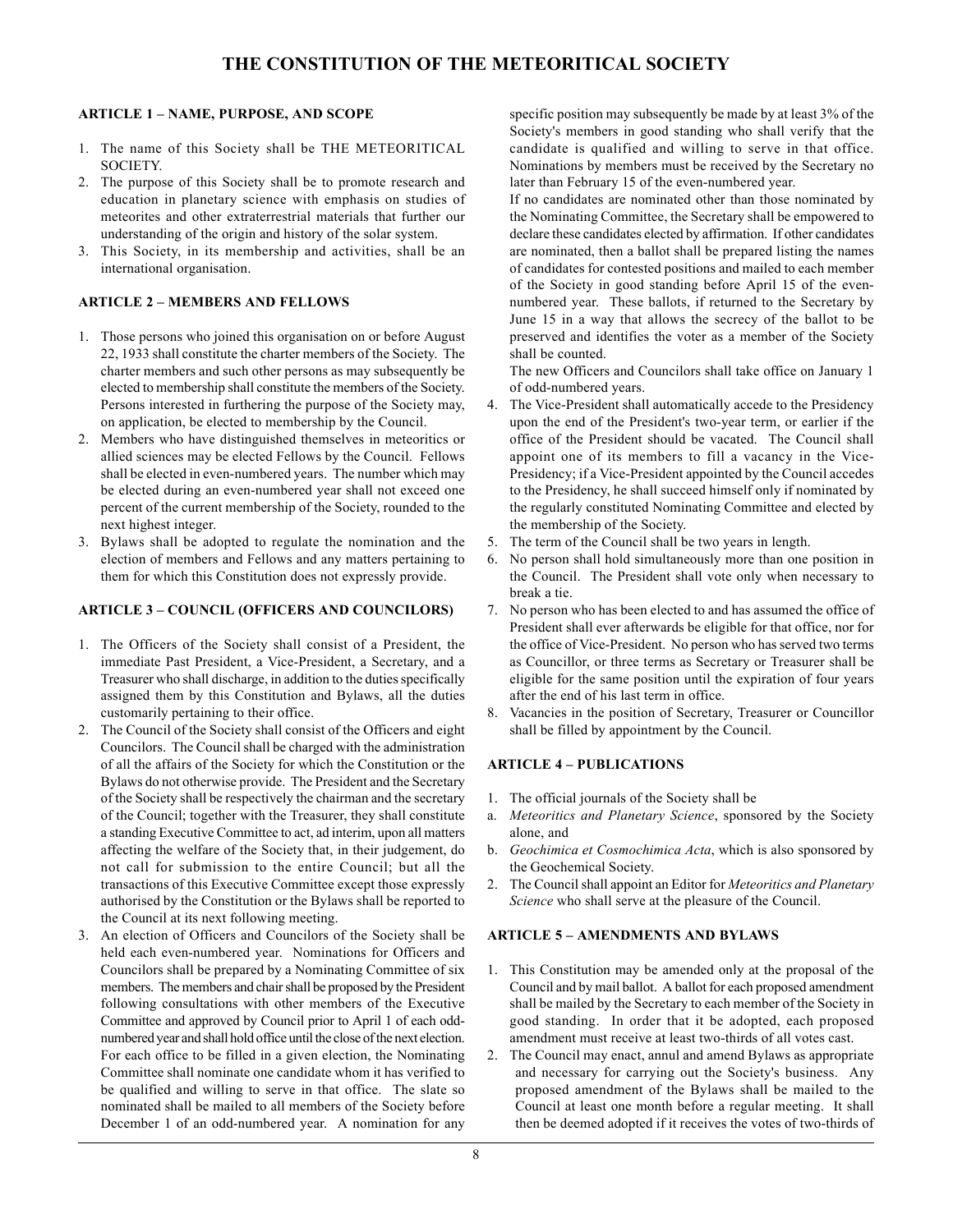the entire Council. Council members unable to attend may submit their votes in advance of this meeting.

## **Bylaws of the Meteoritical Society**

## **ARTICLE 1 - NOMINATIONS AND ELECTIONS OF MEMBERS, COUNCILORS AND OFFICERS**

- 1. Any applicant who is in sympathy with the purposes of the Society may be elected by unanimous vote of the Executive Committee or by majority vote of the Council.
- 2. Any member who has made improper use of his membership or whose connection with the Society is regarded as detrimental to it may be expelled from the Society by at least a three-fourths vote of the entire Council.
- 3. The Nominations Committee shall operate under rules approved by the Council. It shall submit to the Council its slate of candidates for Officers and Councilors prior to September 1 of the oddnumbered year. When the Council is satisfied that the candidates were selected in accordance with the Constitution, Bylaws, and Committee rules, it shall authorize the Secretary to submit the slate to the members. Brief biographies of the candidates and a statement from the nominee for Vice-President shall be mailed to members by December 1.
- 4. Members of the Nominating Committee shall be selected to ensure balance with regard to age, area of expertise, and geographic representation. The Committee Chair should be an experienced member of the Society who understands the duties of the Officers and Councilors. Members of the current Council cannot serve on the Nominating Committee. The Nominating Committee cannot nominate any of its members to be Officers or Councilors.
- 5. If ballots are mailed to members of the Society with three or more candidates for any office except Councilor, members shall rank those candidates in order of their preference. If no candidate has a clear majority of first-place votes, the candidate with the fewest first-place votes shall be eliminated. The second-place votes on ballots of members who gave their first-place votes to the eliminated candidate shall then be added to the first-place votes of the candidates still in contention. This process shall be repeated until one candidate has a clear majority.

## **ARTICLE 2 - DUTIES OF MEMBERS OF THE COUNCIL**

- 1. Members elected to positions in the Council are expected to attend official Council meetings.
- 2. The Secretary shall be responsible for informing the Society membership of important actions of the Council. The Secretary shall conduct all elections and inform members of the results. The Secretary shall coordinate activities between the Council and those Society committees provided for in the Constitution and Bylaws. The Secretary, in coordination with the Treasurer, shall maintain the Society membership list, records of all official actions of the Council, and all changes made to the Constitution and Bylaws of the Society.
- 3. The Treasurer shall keep accounts showing all the receipts and expenditures of money belonging to the Society and all the financial transactions of his office. The Treasurer shall be responsible for the collection of membership dues and other income and for the payment of legitimate Society debts. Any member of the Executive Committee shall possess authority to spend up to five percent of available Society funds for an appropriate Society function. The Treasurer shall present a summary of the financial status of the Society to Council at least

once a year. The Council may, upon request, obtain all detailed financial records from the Treasurer.

4. At the beginning of each term, Council shall appoint a Deputy Treasurer who will temporarily assume the Treasurer's duties when the latter is unable to perform them, continuing until the Treasurer is able to resume his/her duties or until a new Treasurer has been appointed by Council. The Deputy Treasurer is not a member of the Council.

## **ARTICLE 3 - FINANCE**

- 1. Any member in good standing may become a life member by the payment of a fee equal to twenty times the annual dues then in force. A life member shall be exempt from the payment of annual dues.
- 2. The annual dues shall be fixed by the Council and payable to the Treasurer on the date of election and prior to January 1 of each year thereafter. Payment of the life membership fee or of the annual dues shall entitle a member to all the rights of membership including that to receive the official notices and certain publications of the Society, free of charge or at a reduced rate.
- 3. Any member who is more than three months in arrears shall be dropped from the Society. The Council shall, for cause, and on the recommendation of its Executive Committee, have the authority to suspend any part of this Bylaw in behalf of a defaulting member in the first year of his default.

## **ARTICLE 4 - MEETINGS OF THE SOCIETY**

- 1. The Council shall determine the time and place of each meeting of the Society. If possible, at least one meeting shall be held each year, for the delivery of scientific papers, addresses and other communications, and for the transaction of any business that may come before the Society. The Secretary will ensure that notice of each meeting shall be mailed to each member in good standing at least four months prior to the opening date of the meeting.
- 2. Arrangements for each of the Society's meetings shall be made by an Organising Committee and a Program Committee, which are appointed by the Council. Both committees have the right to co-opt additional members. The Organising Committee shall include a member from a previous year's committee and the Vice-President of the Society (who will be President at the time of the meeting).
- 3. The Society will provide a loan toward meeting expenses, in an amount set by Council. The Organising Committee shall raise additional funds, especially for student travel grants, and shall submit a tentative budget to the Treasurer for approval. Meetings are expected to be self-supporting, but the Society shall maintain a reserve fund, financed from meeting surpluses, from which Council can cover deficits that it judges to be justified.
- 4. At each meeting, fifty or more members shall constitute a quorum.
- 5. Procedures during business meetings of the Society shall be governed by Robert's Rules of Order.

## **ARTICLE 5 - MEETINGS OF THE COUNCIL**

- 1. A meeting of the Council shall be held in connection with each meeting of the Society.
- 2. The President shall convoke the Council in special meeting, at a time and place to be determined by the Executive Committee whenever, in the judgement of the Committee, the affairs of the Society require it. For urgent issues, the Committee can authorise mail or fax ballots, preceded by informal discussion, in lieu of a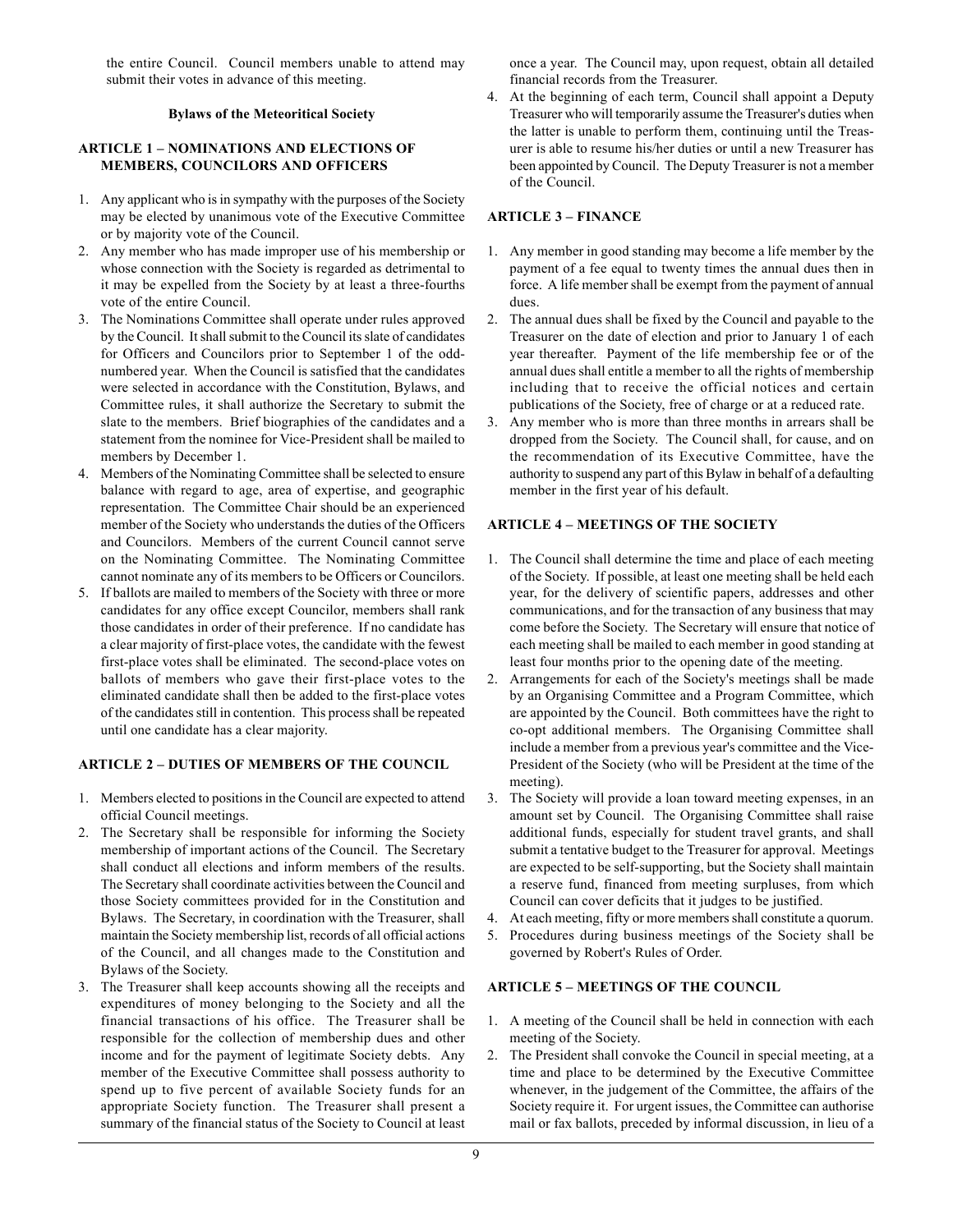special meeting. The vote on such a ballot is subject to review at the next regular Council meeting.

- 3. A request in writing addressed to the President by four or more members of the Council shall render the convocation of the Council obligatory within three months after the date such request is received and at a time and a place to be determined by the Executive Committee.
- 4. Advance notice of each special meeting, which shall include a statement of the nature of the business to be transacted at the meeting, shall be prepared at the direction of the President and transmitted by the Secretary, by mail, facsimile or telephone at the earliest possible date, to each member of the Council.
- 5. If the President cannot attend a meeting of the Council, he shall appoint from the Council a temporary chairman who will serve in his stead. Should he fail to do this, the Council shall elect a temporary chairman.
- 6. At each meeting, regular or special, five or more Council members shall constitute a quorum. The President, or in his absence the temporary chairman, may invite other members of the Society to sit with the Council, but any action approved by fewer members of the Council than four shall be subject to ratification by at least a majority vote, taken by the Secretary by mail or facsimile, of the entire Council.
- 7. Any notice required or permitted by the bylaws to be given to members of Council may be given by mail, facsimile or telephone.
- 8. Council members unable to attend a meeting of Council, or to participate in decisions without a meeting, may vote by proxy. The proxy, issued to another member of Council, may be general (all matters to come before the meeting) or specific (relate to one issue or topic) and is valid for three months. The proxy, signed and dated by the councillor delegating his vote, must be given to the chairman before the start of business.
- 9. Procedure during Council meetings shall be governed by Robert's Rules of Order.

## **ARTICLE 6 - LEONARD MEDAL**

- 1. The Leonard Medal of the Society shall be awarded to individuals who have made outstanding, original contributions to the science of meteoritics directly or through work in closely allied fields of research.
- 2. The Leonard Medal Committee shall consist of five members serving five-year terms, which are staggered such that one term expires each calendar year. No member of the Council may serve on the Committee. Vacancies on the Committee shall be filled by appointments made by the President. Each year the President shall designate one member of the Committee to serve as chairman. The Committee shall operate under rules approved by the Council.
- 3. Six weeks prior to the annual meeting of the Society, the Committee shall submit to the Secretary documented nominations for its first and second choice for recipient of the Leonard Medal to be awarded at the next following annual meeting. The Secretary shall distribute copies to Council members at least one month prior to the Council meeting. Final selection of the Leonard Medallist shall be made by Council, with at least a two-thirds vote of all voting Council members present.

## **ARTICLE 7 - PUBLICATIONS COMMITTEE**

- 1. A Publications Committee shall be constituted jointly by the Meteoritical Society and the Geochemical Society for the purpose of overseeing the publications of the two Societies.
- 2. The Committee shall consist of six members who serve threeyear terms. Two terms shall expire each year. Members of the

Committee shall be jointly appointed by the Presidents of the two Societies, in consultation with the Editors and the Chairman of the Committee. The Presidents of the Meteoritical Society and the Geochemical Society and the Editors of *Geochimica et Cosmochimica Acta, Meteoritics and Planetary Science* and the *Special Publications Series of the Geochemical Society* shall be ex-officio members of the Committee. At all times, at least two Committee members shall have been nominated by each Society.

- 3. The officers of the Joint Publications Committee of the Geochemical and Meteoritical Societies shall include a Chairman, a Vice Chairman and a Financial Officer who are appointed for two year terms. No later than four months before the expiration of the term, an *ad hoc* Nominating Committee, chaired by the Executive Editor of *Geochimica et Cosmochimica Acta* and including the two Society Presidents, shall proceed to nominate successors for approval by the two Councils. The incumbents are eligible for renomination.
- 4. The ex-officio members shall be invited to take part in all discussions and their views shall be included in decisions made by consensus. However they do not have formal voting rights, except for Editors when the issue directly concerns their own publications.
- 5. The Publications Committee has the following responsibilities:
- a. To advise the Editors of the Societies' journals and the *Special Publications Series of the Geochemical Society*, and to monitor the journals and the *Special Publications* on a continuing basis.
- b. To approve new Associate Editors following their nomination by the responsible Editor and to review their performance annually.
- c. To negotiate contracts with the journals' publishers. Such contracts, and subsequent changes therein, must be ratified by the Councils.
- d. To advise the Societies on any matter concerning publication. In particular, the Publication Committee's Financial Officer shall monitor the finances of *Geochimica et Cosmochimica Acta* and *Meteoritics and Planetary Science* and provide the Councils of the two Societies with budget figures so that the Councils can approve subscription rates for the next year in a timely fashion.
- e. To mediate conflicts between an Editor and authors. Such mediation may be initiated at either the author's or the Editor's request, but the final decision will reside with the Editor.
- f. To review the state of *Geochimica et Cosmochimica Acta* every three years and *Meteoritics and Planetary Science* every four years in conjunction with the (re)nomination of the respective Editor.
- 6. The Committee shall formulate rules appropriate to its function subject to ratification by the Councils of both Societies.

## **ARTICLE 8 - EDITOR OF METEORITICS AND PLANETARY SCIENCE**

- 1. The term of the editor of *Meteoritics and Planetary Science* shall be four years. New terms shall begin on January 1 of years that are multiples of four. An Editor may succeed himself/herself.
- 2. The Publications Committee shall evaluate the record of the current Editor, nominate an editor for the next term, and report this evaluation and nomination to the Council. Final selection of the Editor shall be made by Council 18 months prior to the expiration of the current term.
- 3. The Editor of *Meteoritics and Planetary Science* shall seek the advice of the Publications Committee before making any substantive changes in the operation or format of the journal.
- 4. The Editor of *Meteoritics and Planetary Science* shall seek the advice of the Board of Associate Editors in deciding whether or not to publish memorials for specific individuals.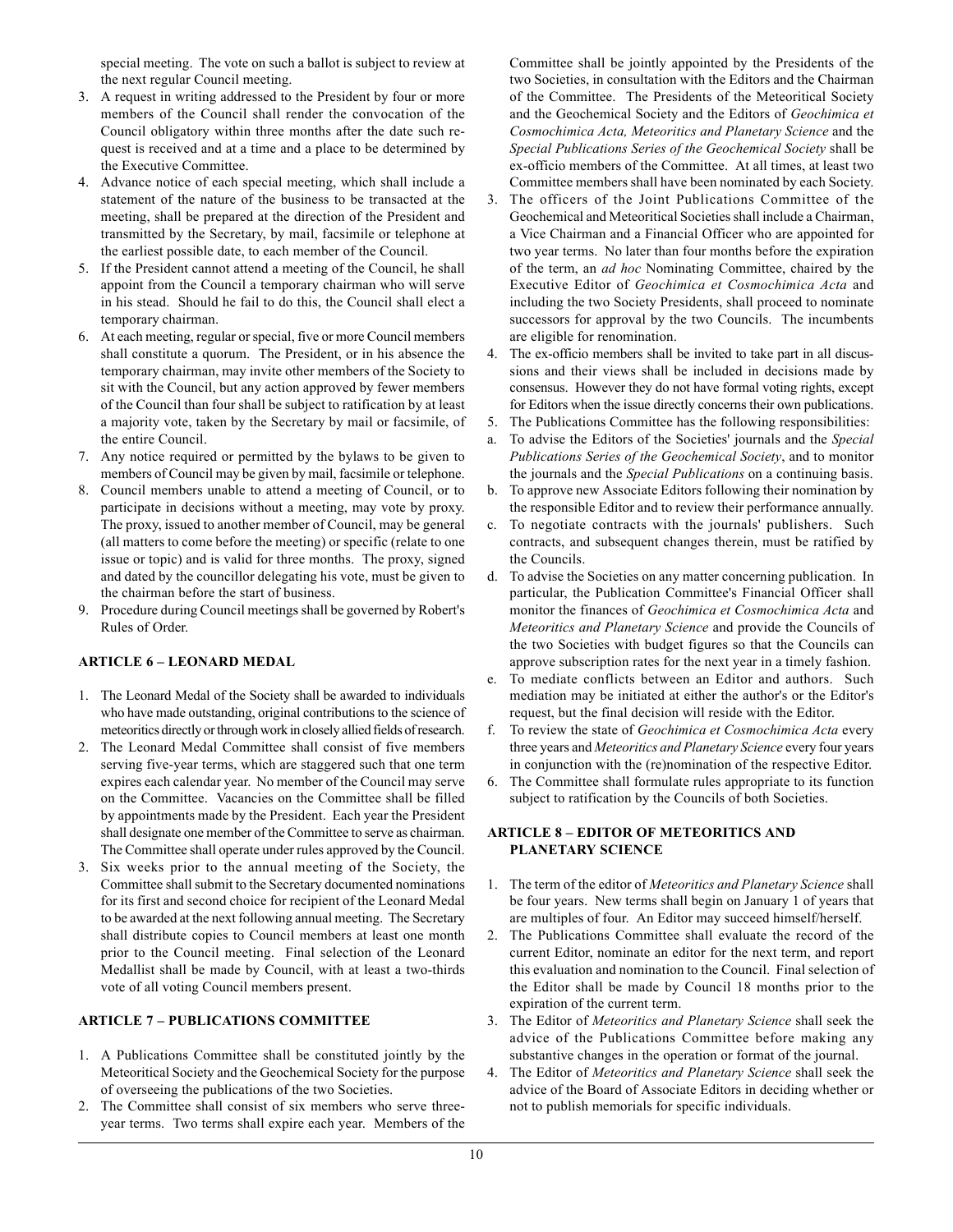## **ARTICLE 9 - EDITOR OF GEOCHIMICA ET COSMOCHIMICA ACTA**

- 1. The term of Editor of *Geochimica et Cosmochimica Acta* shall be three years. An Editor may succeed himself/herself.
- 2. The Publications Committee shall evaluate the record of the current Editor, nominate an Editor for the next term, and report this evaluation and nomination to the Council. Final selection of the Editor shall be made by the Councils of the Meteoritical and Geochemical Society upon recommendations of the Committee on Publications approximately 18 months prior to the expiration of the current term.
- 3. The Editor of *Geochimica et Cosmochimica Acta* shall seek the advice of the Committee on Publications before making any substantive changes in the operation or format of the Journal.

## **ARTICLE 10 - ELECTION OF FELLOWS**

- 1. Article 2.2 of the Constitution describes the election of Fellows. The Leonard Medal Committee is charged with preparing a list of Society members whom they propose for election as Society Fellows.
- 2. The means of selecting candidates for Fellow shall be determined by the Leonard Medal Committee. To aid the Committee in identifying candidates, the Council shall publish yearly a solicitation for Fellow nominations from the Society membership. The Committee shall prepare a slate of Fellow candidates, which may be of any length, but normally will be a length equal to one percent of the Society membership rounded up to the next highest integer. This slate shall be submitted to Council prior to its annual meeting held in conjunction with the Society meeting in evennumbered years.
- 3. Members of the Council and of the Leonard Medal Committee are not eligible for election as Fellows during their term of office.
- 4. The Council shall elect Fellows only from the slate of candidates submitted by the Leonard Medal Committee. Election as a Fellow shall require at least a two-thirds vote of all voting Council members present. The number of Fellows elected shall not exceed the number of candidates submitted by the Committee or one percent of the Society membership (rounded up), whichever is the smaller number.
- 5. An announcement of Fellows who have been elected shall be made during the annual meeting of the Society and shall be published in *Meteoritics and Planetary Science*.

## **ARTICLE 11 - BARRINGER MEDAL**

- 1. The Meteoritical Society administers the Barringer Medal and Award program, created in memory of D. Moreau Barringer Sr. and his son D. Moreau Barringer Jr. The program is sponsored by the Barringer Crater Company. The Barringer Medal recognises outstanding work in the field of impact cratering, and/or work that has led to a better understanding of impact phenomena. The Medal shall be presented during each annual meeting of the Society.
- 2. A Barringer Medal Selection Committee shall consist of four Society members appointed by the President, one of whom shall be nominated by the Barringer Crater Company. The Committee members shall serve staggered, four-year terms. The Chairman is appointed by the President for a one- year term.
- 3. Nominations for the Barringer Medal shall be solicited from Society members through annual announcements in *Meteoritics and Planetary Science*. The means of selecting a candidate for

the Barringer Medal shall be determined by the Selection Committee. The Committee shall present its candidate for the Medal, along with supporting documentation, to the Council at the annual meeting. Concurrence of the selection by the Council shall be by two-thirds of all voting members present.

## **ARTICLE 12 - METEORITE NOMENCLATURE COMMITTEE**

- 1. The Meteorite Nomenclature Committee shall be responsible for establishing guidelines for the naming of meteorites, for the approval of new names, for decisions regarding pairing or separation of meteorites previously named, and for dissemination of this information by publishing the Meteoritical Bulletin in *Meteoritics and Planetary Science*.
- 2. The Meteorite Nomenclature Committee shall consist of the Vice-President of the Society, the Editor of the Meteoritical Bulletin, the Editor of the *Catalogue of Meteorites* of The Natural History Museum, London and 12 other members nominated by the Chair of the Nomenclature Committee and appointed by the President. Appointed members shall serve a three year term and may be reappointed for an additional three year term. Individuals may be re-nominated for additional terms after a three-year hiatus in their service on the Committee. A minimum of three terms shall expire each year. The membership of the Committee shall be chosen to provide a balance among researchers, curators and field workers, and to provide a balanced representation from those countries having high meteorite recovery rates.
- 3. The President shall designate one of the appointed members to serve as chairman of the committee. Chairmen shall serve two year terms ending on December 31 of odd-numbered years.
- 4. The term of the Editor of the Meteoritical Bulletin shall be four years. An Editor may succeed himself/herself for a maximum of one additional term. One year before the end of an Editor's term the President shall nominate an ad hoc committee to nominate an Editor for the next term. Final selection of the Editor shall be made by Council.
- 5. The Committee shall formulate rules appropriate to its function. These rules shall be official following ratification by the Council.

## **ARTICLE 13 - NIER PRIZE**

- 1. The Nier Prize honours the memory of Alfred O. Nier and is supported by Mrs Ardis H. Nier. This award shall be given for a significant research contribution in the field of meteoritics and closely allied fields of research; the award recognises individual research or research done in a small group in which the awardee played the leading role. The recipient will be a scientist who has not yet reached his or her thirty-fifth birthday at the end of the calendar year in which he or she is selected by the Council.
- 2. Nominations for the Nier Prize will be solicited by the Leonard Medal Committee. At each annual meeting of the Society, the Committee shall present to the Council documented nominations for its first and second choices for recipient of the Nier prize to be awarded at the next following annual meeting. Final selection of the Nier Prize recipient shall be made by the Council.

## **ARTICLE 14 - INVESTMENTS COMMITTEE**

1. The duties of the Investments Committee are: (a) To serve as trustees for the Meteoritical Society Endowment Fund (MSEF). Responsibilities include accepting and acknowledging contributions to the MSEF, managing the